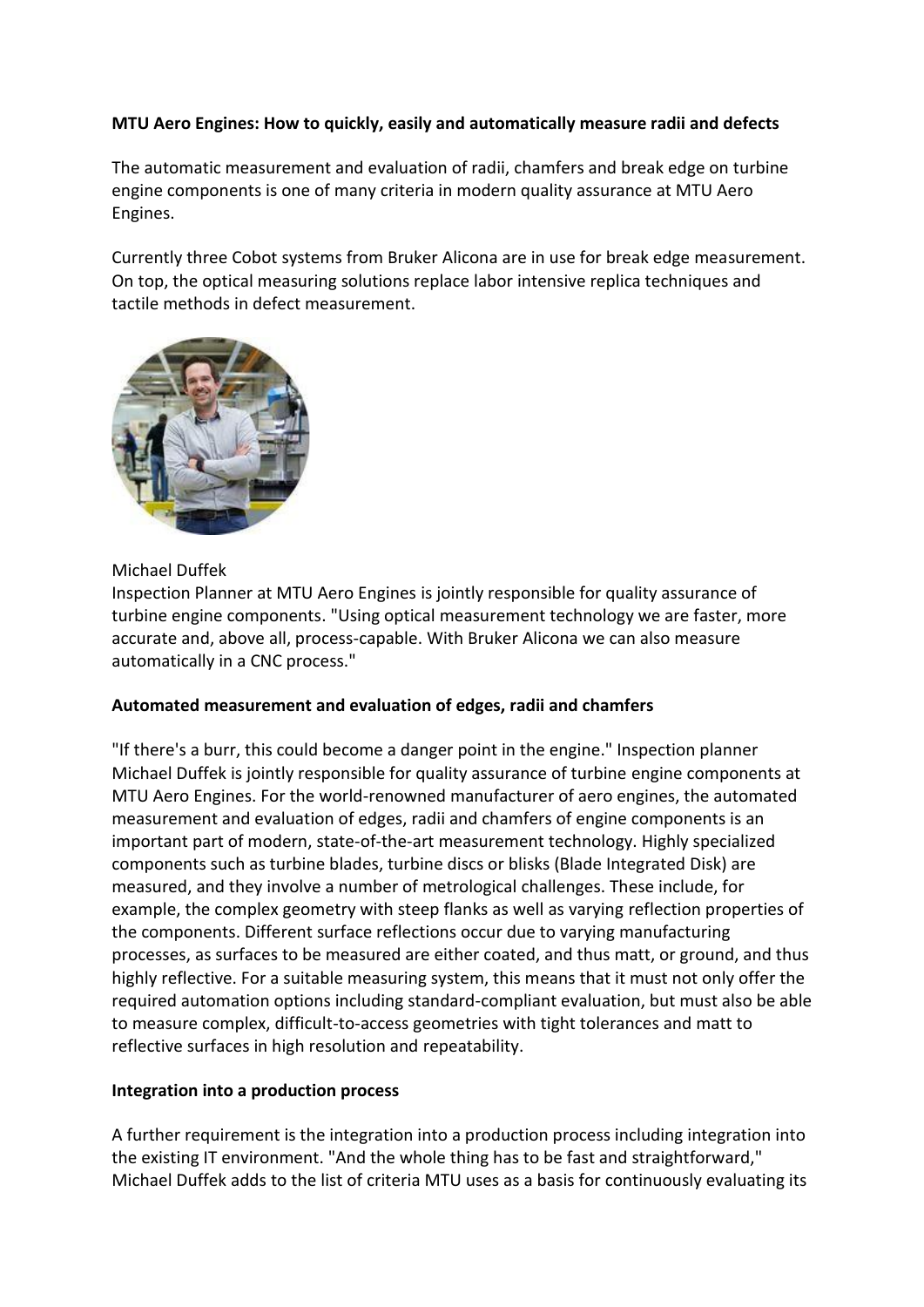measurement equipment suppliers. As a result, there are now 15 Bruker Alicona measurement systems in use at MTU locations worldwide, 11 of which are located at the test centers of the German headquarters in Munich. This is also where the automated measurement of turbine engine components takes place, which are implemented with measuring equipment from the Bruker Alicona Cobot line.



The operation of the Cobots is designed for the use of several operators. Handling, measurement and evaluation by means of programmed test routines are easy to handle, as MTU confirms.

# **Combine an optical 3D sensor with a collaborative robot**

Cobots are a combination of a collaborative 6-axis robot and a high-resolution optical 3D measurement sensor to be used for the automatic inspection of microgeometries on large components. In the aerospace industry, the measurement of deburred edges, also known as "break edge measurement", on turbine disks and turbine housings are the most common applications. Bruker Alicona Cobots have been available on the market since 2017, and even then "nothing comparable has existed, at least we are not aware of any system. What the Cobot already offered three years ago at the market launch was unique. All the other manufacturers we evaluated would have had to start at the development stage," Duffek recalls. He is now a "Cobot expert", because under his leadership three systems for the automated measurement of edges, radii and defects are currently in use in Munich.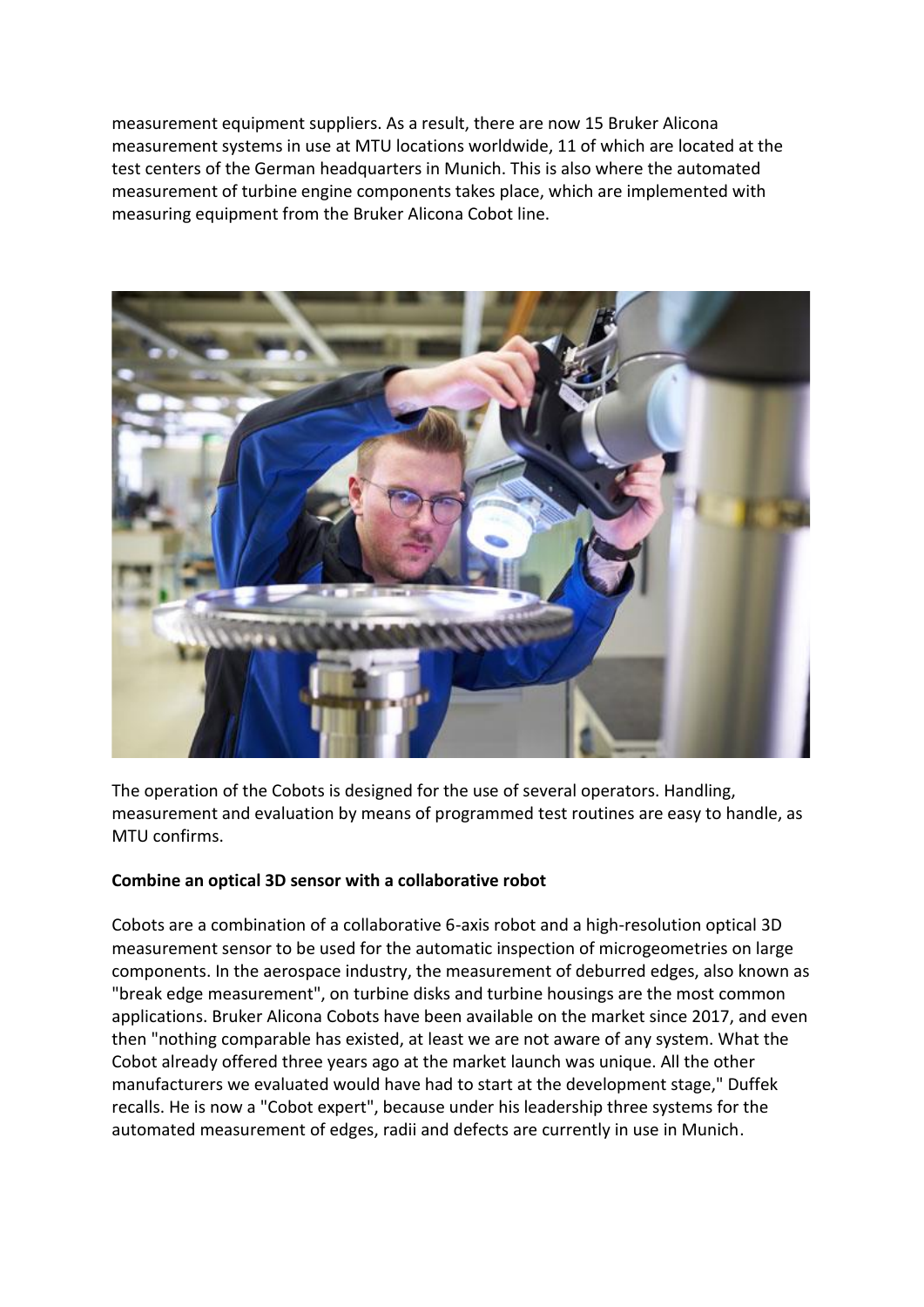

Cobots consist of a collaborative 6-axis robot and a high-resolution optical 3D measuring sensor and are a popular measuring device for production-integrated quality assurance.

# **Measure break edges with tolerances in the single-digit µm range**

Classical manufacturing processes such as turning, milling and grinding can lead to burr formation and unwanted sharp edges. These represent structural weak points where material breakage or cracks can occur. This can ultimately lead to a potential danger to the safe operation of an engine, which is why high demands are placed on edge processing and its testing and certification.

Cobots, which like all Bruker Alicona measuring systems are based on Focus-Variation, are suitable for this purpose in many ways. The optical technology enables the measurement of highly reflective to matt surfaces with steep flanks and even captures geometries with tolerances in the single-digit µm range in high resolution. This means that even the smallest form deviations can be measured traceably. The evaluation is performed automatically and according to common industry standards, e.g. ASME.

In addition, Cobots are suitable as both high resolution and process-stable measurements go along with easy operation of the system, which is designed for the use of several operators. The handling, measurement and evaluation by means of programmed test routines are easy to handle. "Teach-in of measuring programs with the joystick is intuitive," is how MTU sums up the situation. Optionally, measuring routines can also be defined in the CAD file of the component using a CADCAM connection.